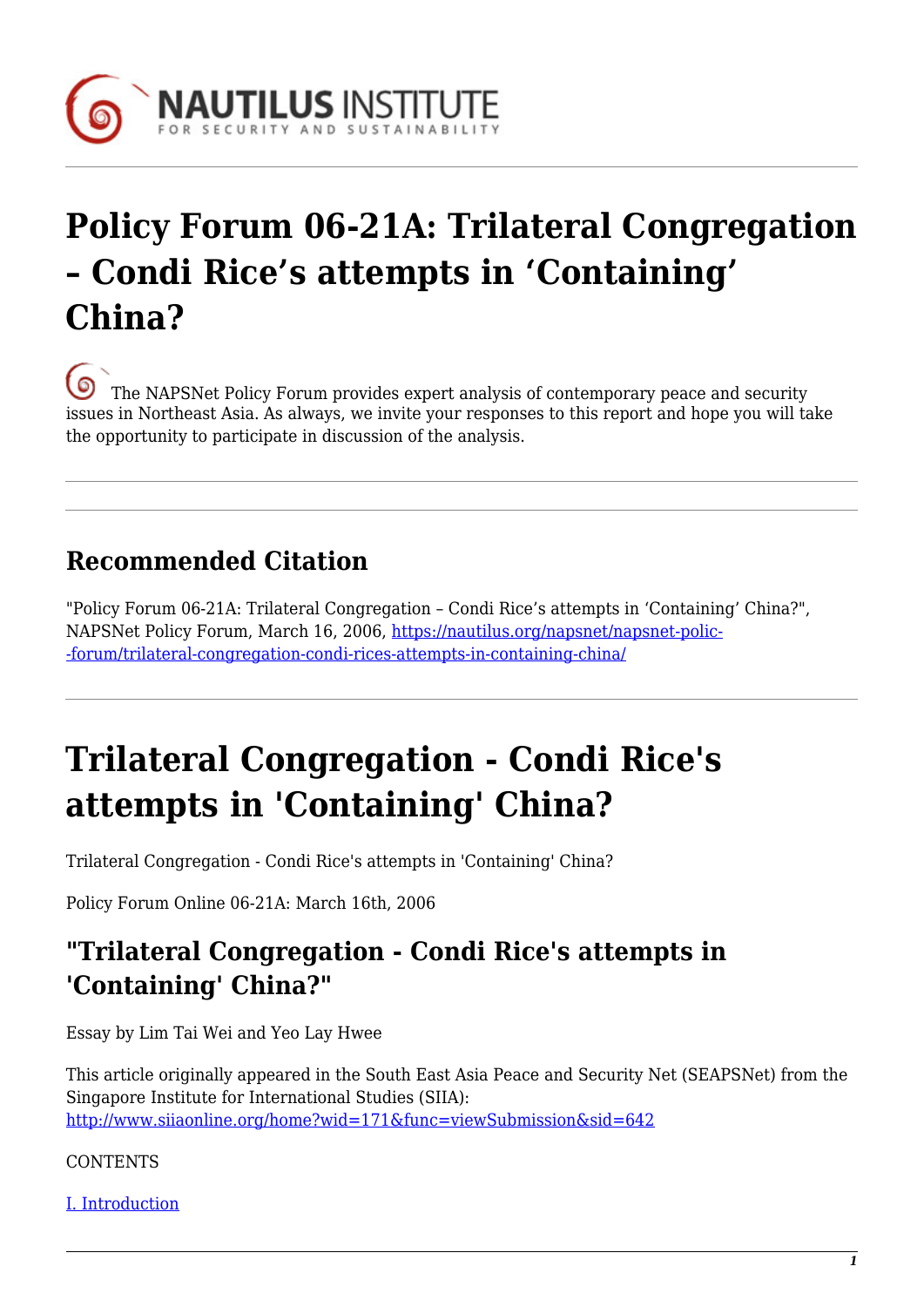#### [II. Essay by Lim Tai Wei and Yeo Lay Hwee](#page-1-1)

#### [III. Nautilus invites your responses](#page-3-0)

#### <span id="page-1-0"></span> **I. Introduction**

Yeo Lay Hwee, Executive Director and Senior Research Fellow at SIIA, and Lim Tai Wei, Research Associate at SIIA, write: "US Secretary of State Condoleezza Rice has warned that China could become a "negative force" in the Asia-Pacific region and urged the US, Australia and Japan to form a common position on how to engage the Asian economic powerhouse."

The views expressed in this article are those of the author and do not necessarily reflect the official policy or position of the Nautilus Institute. Readers should note that Nautilus seeks a diversity of views and opinions on contentious topics in order to identify common ground.

#### <span id="page-1-1"></span> **II. Essay by Lim Tai Wei and Yeo Lay Hwee**

- Trilateral Congregation - Condi Rice's attempts in 'Containing' China? by Lim Tai Wei and Yeo Lay Hwee

US Secretary of State Condoleezza Rice has warned that China could become a "negative force" in the Asia-Pacific region and urged the US, Australia and Japan to form a common position on how to engage the Asian economic powerhouse.

She was speaking to Australian journalists in Washington ahead of her visit to Australia next week. Rice squarely said that Beijing's military and economic rise would be the focus of upcoming trilateral security discussions with Australia and Japan. "And I think all of us in the region, particularly those of us who are long-standing allies, have a joint responsibility and obligation to try and produce conditions in which the rise of China will be a positive force in international politics, not a negative force," The Weekend Australian quoted Rice as saying.

These comments have given Australia's game away. Eager to host the region's major powers - the US and Japan - Australia has volunteered to host what was argued by Australia to be bilateral and trilateral talks on issues other than China. Australian Foreign Minister Downer has repeatedly said it was not a meeting for China's containment. Rice's comments are seemingly at odds with those of Australian Foreign Minister Alexander Downer's and seemed to have given Australia's game away. It remains to be seen how China's suspicions of Australia's security role would affect Australia in the context of latter's increasing economic dependence on China.

Rice's agenda for the meeting totally flies in the face of Mr. Downer who commented last year when the new format was announced that the trilaterals had little to do with China. "It's not to be looked in the context of China one way or another," he told journalists then. "It's not really the point of it." "I don't want to disappoint the Chinese and give them the impression that we are not thinking a lot about them but it's really not. This is to talk not just (about) regional issues but dialogue to talk about global issues as well." A spokesman for Mr Downer declined to respond yesterday to Dr Rice's comments on China, saying only that the dialogue was an opportunity to "discuss regional and global security issues".

Condi Rice's "negative force" comment came at a time when Chinese defence budget is set to rise by more than 14 per cent next year. At around S\$60 billion a year, China's defence expenditure is still dwarfed by that of the US itself. But, other powers suspect that a large portion of the budget remains hidden in other Chinese ministries, or is not reported at all.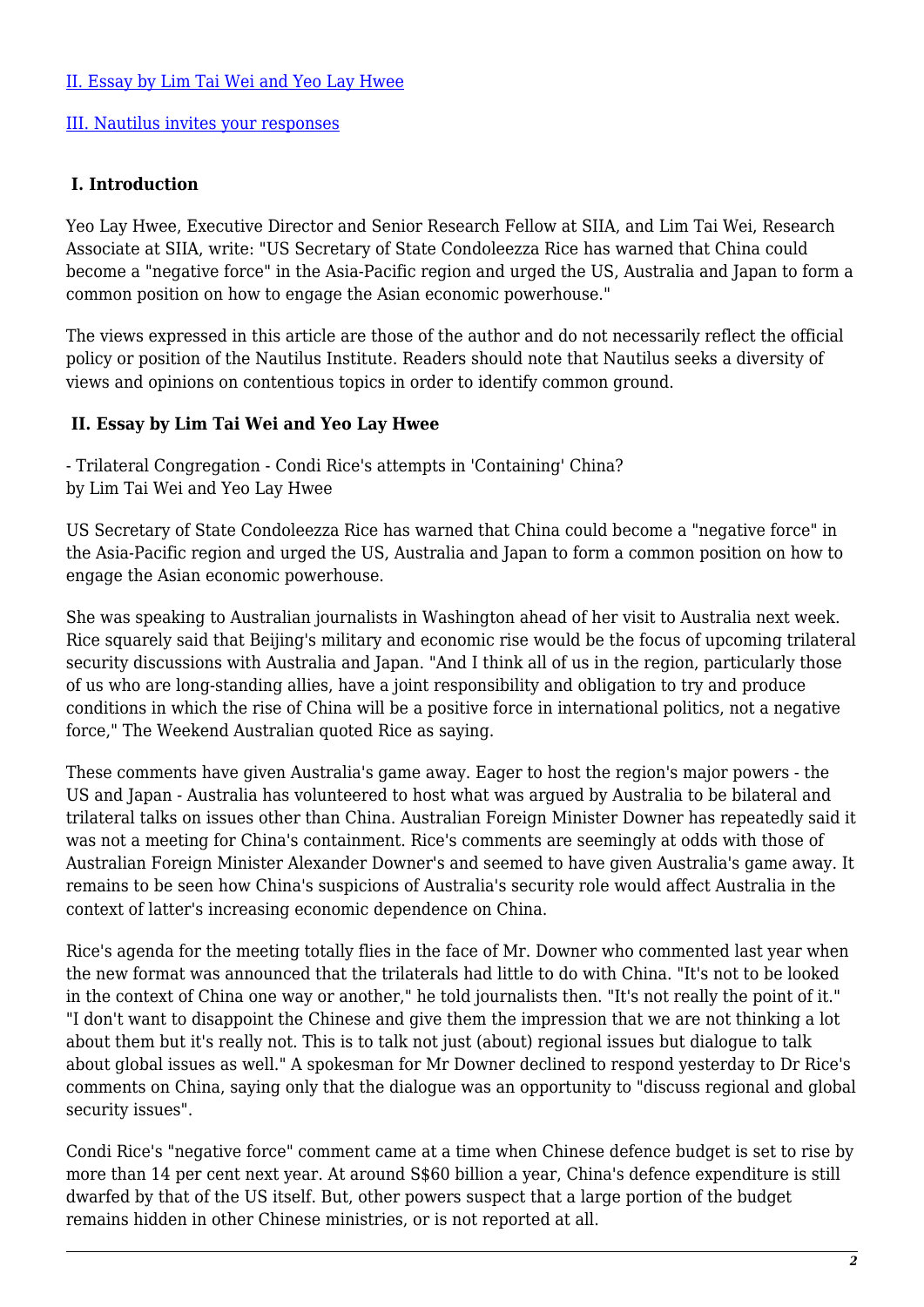While some Australian media reports have succeeded in sensationalizing Rice's remarks, other international media were careful to add in Rice other comments at the same press conference to make sure that the wrong message does not get through in terms of a Washington confrontation with China. "We need together to recognize that China is going to improve its military but we need to make sure that this improvement is not out-sized for China's regional ambitions and interests," Rice said. This indicated that Washington was seeking a defensive rather than offensive posture against China's rise. Rice also added: "That's why it [Rise of China] is a challenge, but it's an opportunity because when you have a billion-plus people who are as active and dynamic as Chinese people and an economy that has the potential to be a real driver of economic growth in the international system, that's an opportunity".

While Australia tried to hide the true intention of its proposed trilateral, Rice has enunciated a clear position, what about Japan? There is no sign of a thaw in China-Japan tensions, and the current Japanese leadership seemed clear about its "America first" policy. Japan's position against China continues to harden with recent events over "inappropriate" remarks by Chinese Foreign Minister about the stupidity of leaders who visited the Yasukuni Shrine. Chief Cabinet Secretary Shinzo Abe reacted angrily to Mr Li's remarks. 'It is inappropriate, on diplomatic protocol grounds, for a person in the top position in foreign affairs to talk about the leader of another country using such undignified expressions as 'stupid' and 'amoral',' said Mr Abe. Compounding the problem, China's ambassador to Japan ignored a summons to go to the Japanese Foreign Ministry to receive a verbal protest over 'inappropriate' remarks made by the Chinese foreign minister. It would be interesting to see how an infuriated Japanese foreign ministry would contribute to a "frank conversation and dialogue" at the trilaterals in Australia.

In all the above, perhaps the only consolation for China was US' open expression of disapproval of Taiwanese President Chen Shui Bian's decision to scrap the National Unification Council. Senator John Warner the powerful chairman of the Senate Armed Services Committee was quoted as saying 'If a conflict with China were to be aided by inappropriate and wrongful politics generated by the Taiwanese elected officials, I am not entirely sure that this nation would come full force to their rescue.' He also described Taiwan President Chen Shui-bian's decision to cease operations of the National Unification Council (NUC) as 'one of those unfortunate incidents that seem to continue to arise'. While Mr Warner supported strengthening Taiwan's defences in the face of a Chinese military build-up, 'but at the same time they've got to learn how to...tone down their heated politics'. Something surprising given that conservative Republicans tend to be supportive of protecting democratic Taiwan from the communist mainland.

Former US deputy secretary of state Richard Armitage who visited Taipei this week as a 'private citizen' told Mr. Chen point blank that such politicking can do nothing to promote stability. The White House has also used other informal channels to convey similar messages. Yet the biggest setback for Mr. Chen came from Senator John Warner - long considered an old friend of Taiwan. One of course could also interpret the Senator's remarks as putting pressure on Taiwan to purchase more arms from the US.

Sources:

- 1. US defence of Taiwan is 'not a given' (ST, Mar 9)
- 2. Taiwan urged to invest in its own defence (ST, Mar 11)
- 3. CHINA-JAPAN TIES (ST, Mar 11)
- 4. TAIWAN, CHINA AND U.S. An eternal triangle Washington tired of the games Taipei plays, but does not let down guard on Beijing (ST, Mar 11)